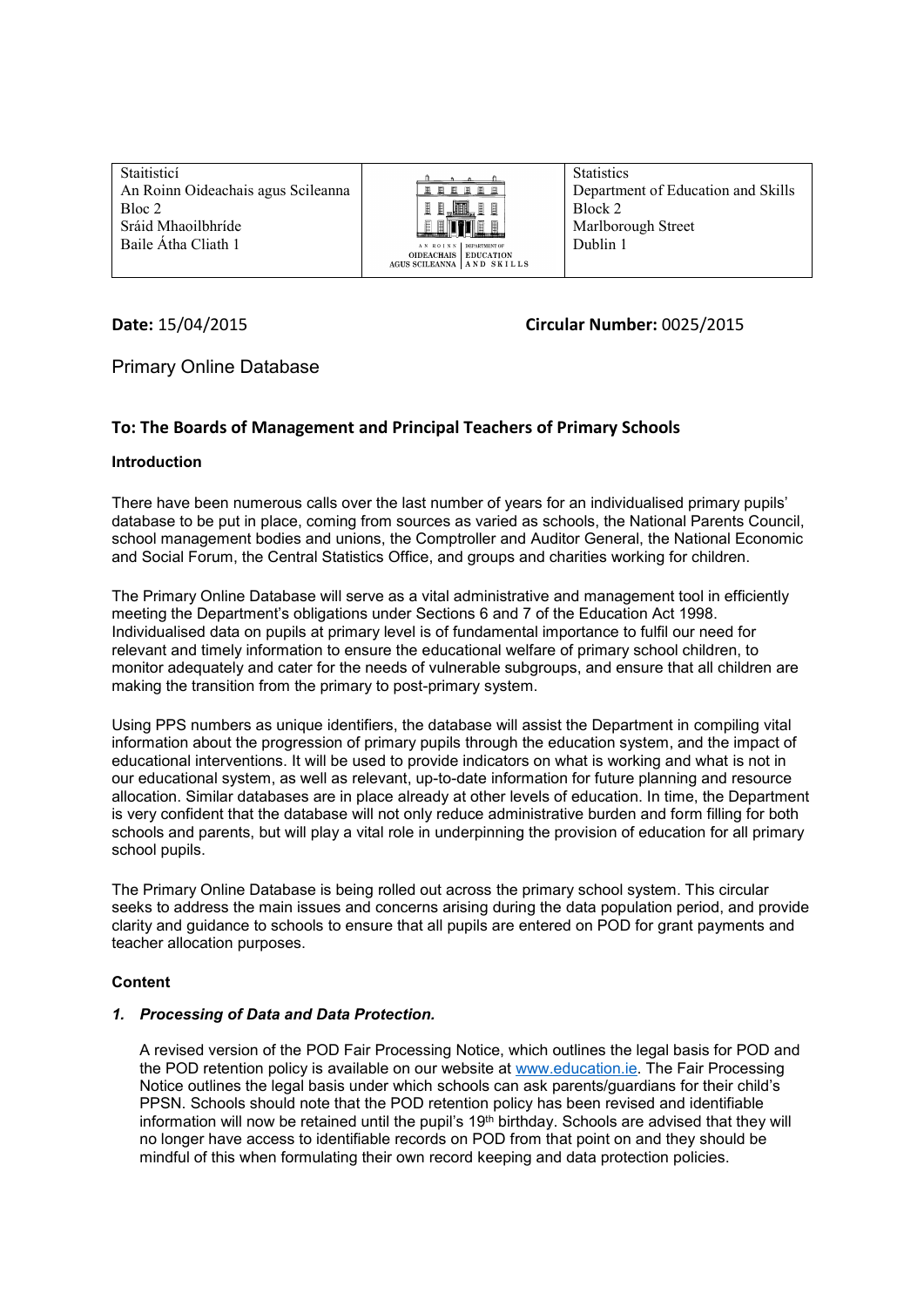As advised previously, once operational POD will replace the current mandatory requirement for schools to keep the Clárleabhar in hard copy. If a school wishes to also continue keeping the Clárleabhar in hard copy it may do so but this will not be a mandatory requirement. This change in existing arrangements will be reflected in a separate circular that will be issued shortly from the School Governance Section of the Department.

Some schools may need to keep POD data for longer than the retention period outlined by the Department for POD. The Department, in consultation with school management bodies, will put a process in place to facilitate schools to take a local extract of POD data before individually identifiable information is removed. Schools should securely store and retain any such extracts from POD in accordance with their obligations as data controllers.

In relation to the paper forms used to populate POD, the Department requires that a record of written consent for the two sensitive personal variables (religion and ethnic/cultural background) should be retained for inspection in the school for the duration of each pupil's enrolment. If schools do not require these records for their own purposes after that period, they can be securely disposed of once the pupil has left the school. Other than the record of consent, the Department does not require schools to keep records of data collected from parents for POD, and so schools should dispose of these paper forms unless they are required by the school for their own administrative purposes (e.g. if the information was collected as part of the school's own enrolment form).

The [dataprotectionschools.ie](file:///C:/Users/maria_sullivan/AppData/Local/Microsoft/Windows/Temporary%20Internet%20Files/Content.Outlook/PO0DVHDM/www.dataprotectionschools.ie) website offers sector specific guidance to assist schools in the area of data protection legislation and provides examples, model polices, codes of practice and useful links to other resources.

### *2. Sharing of data with other bodies*

The Fair Processing Notice outlines the bodies with whom the Department proposes to share data with, and the conditions under which data will be shared. Legislative provision exists for all proposed data-sharing arrangements for POD. Note that the term "sharing of data" does not mean that bodies with whom the data is shared will have direct access to POD.

### *3. Access to POD* **within schools**

Schools have devolved responsibility for providing staff with access to POD within their schools using the esinet "Local Administrator" role, which can be used to assign POD-only access roles to staff. Schools should ensure that only staff who require access to POD in order to enter and maintain data should be granted access, and ensure that access is granted only for the period required.

For the information of schools and parents/guardians, the Fair Processing Notice for POD outlines how data will be stored and accessed within the Department of Education and Skills.

### *4. Requirements for schools to ensure all pupils are counted on POD for grant payment and teacher allocation purposes.*

From 2016/2017, the enrolment counts on POD will become the basis for grant payments and teacher allocations. Therefore it is imperative that a record exists on POD for each pupil enrolled in the school. The following arrangements will apply in relation to the population of POD for the academic year 2015/2016 onwards:

1) In relation to all new enrolments into primary schools from 2015/2016 onwards, schools must ensure that parents/guardians are fully informed of the requirement on schools to transfer data onwards to POD and parents/guardians should be made fully aware that they are giving their child's details for this purpose, in addition to providing it for the purpose of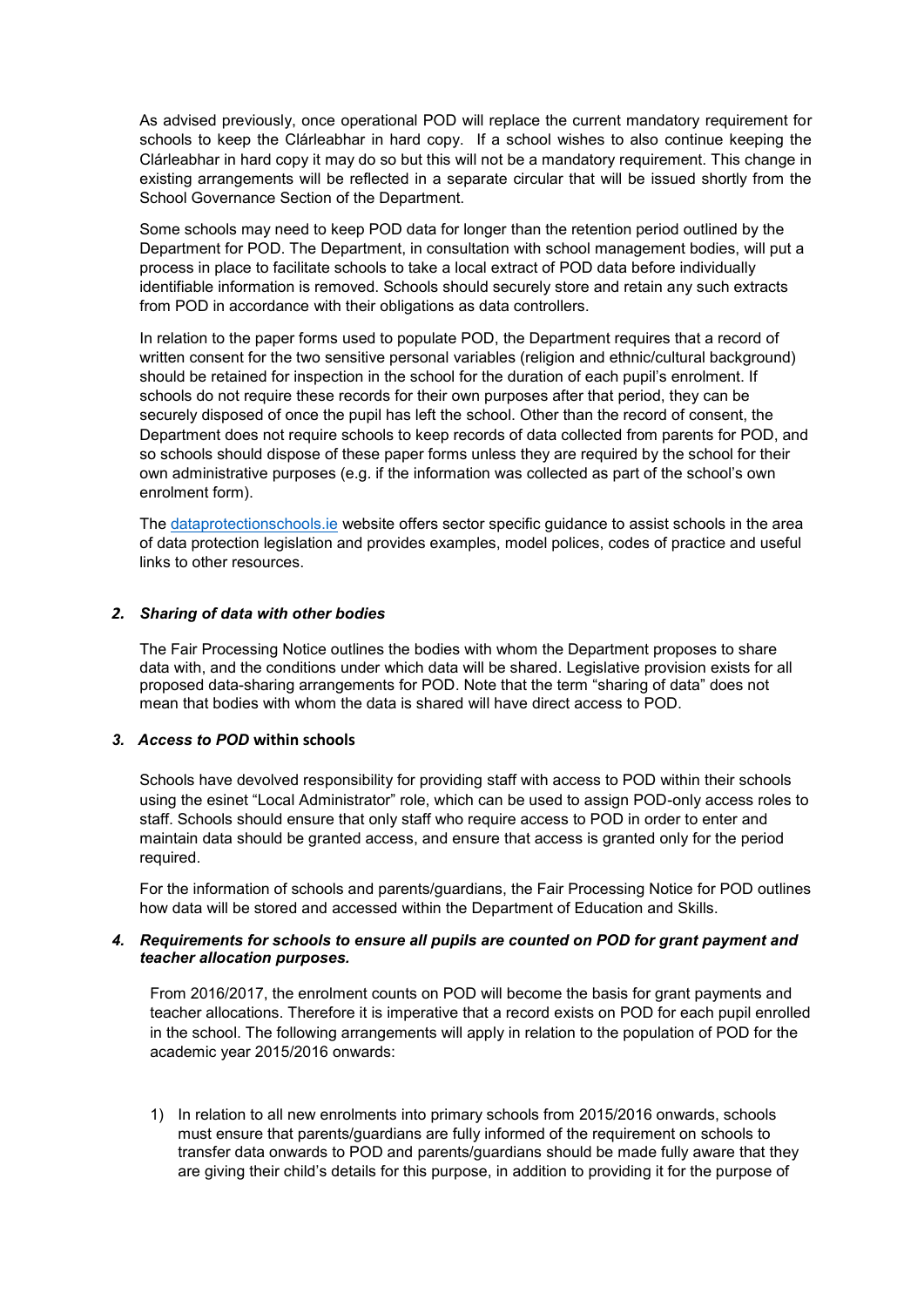local school administration. Schools and parents/guardians should be aware that provision of all required pupil data to POD for all new enrolments from 2015/2016 onwards is mandatory in order to have that pupil counted for grant payment and teacher allocation purposes. Schools should be cognisant of this when enrolling new pupils to their school in the future.

2) In relation to existing pupils already enrolled in the 2014/2015 academic year, the Department understands that a very small minority of parents/guardians have expressed concerns about data that they have already provided to the school for schools' use being transferred onwards to POD. A revised Fair Processing Notice with clearer communication and an updated retention policy has been prepared, and schools are requested to alert parents/guardians to the fact that this information is now available on the Department's website.

The Department is satisfied that there is a clear legal basis for transfer of data onwards from schools to POD, and is hopeful that the revised information will provide clarity and reassurance to any parents who may have concerns. However, in the very small minority of cases where, despite all efforts by schools and the clarifications provided by the Department, the parent of a currently enrolled pupil (i.e. enrolled in the 2014/2015 academic year) still very strongly objects to the onward provision of data to POD, the Department recognises that a practical arrangement must be made in order to ensure that schools are not adversely affected and that a record can be made for all pupils on POD. Therefore, for these cases the following arrangements will apply:

- a. Parents/guardians who continue to object to the onward provision of data to POD need to put their objections in writing to the school in order for their wishes to be carried out. Note that verbal objections will **not** be sufficient in this regard, as schools will be required by the Department to maintain written records of objections, and parents who do not put their objections in writing should be informed by the school that their record will be otherwise transferred to POD within a four week timeframe. Parents/guardians who object should be given every opportunity to provide their objections in writing to the school.
- b. Schools that are in receipt of a letter from a parent outlining their objections to the onward provision of data to POD can create a partial record for that pupil on POD, using the guidelines available on request from the POD Helpdesk. This will ensure that a record is created for the pupil which will be counted for grant payments and teacher allocation purposes.
- c. Partial records will only be accepted for pupils who are already enrolled in schools in the 2014/2015 academic year. All new entrants from 2015/2016 onwards should be made aware previous to the point of enrolment that their data will be transferred to POD. Schools should be aware that any pupil who is accepted for enrolment and whose information is not transferred subsequently to POD will not attract grant payments or be counted for capitation purposes.
- d. Schools will be required, from the 2016/2017 academic year, to have a record for all enrolled pupils on POD. In the case of those pupils for whom a partial record has been created for an enrolled pupil (see (b) above), a corresponding letter from that pupil's parent objecting to the transfer of certain data must be available on file in the school. These records must be available for future inspection on request by the Department's Inspectorate.

### *5. Quality of data*

Schools should do their utmost to ensure the integrity of the information they provide to POD. If there is a concern in relation to the accuracy of the information furnished, schools may wish to confirm this information with the parent/guardian. However, having confirmed the information with the parent/guardian, the school must enter the information as provided.